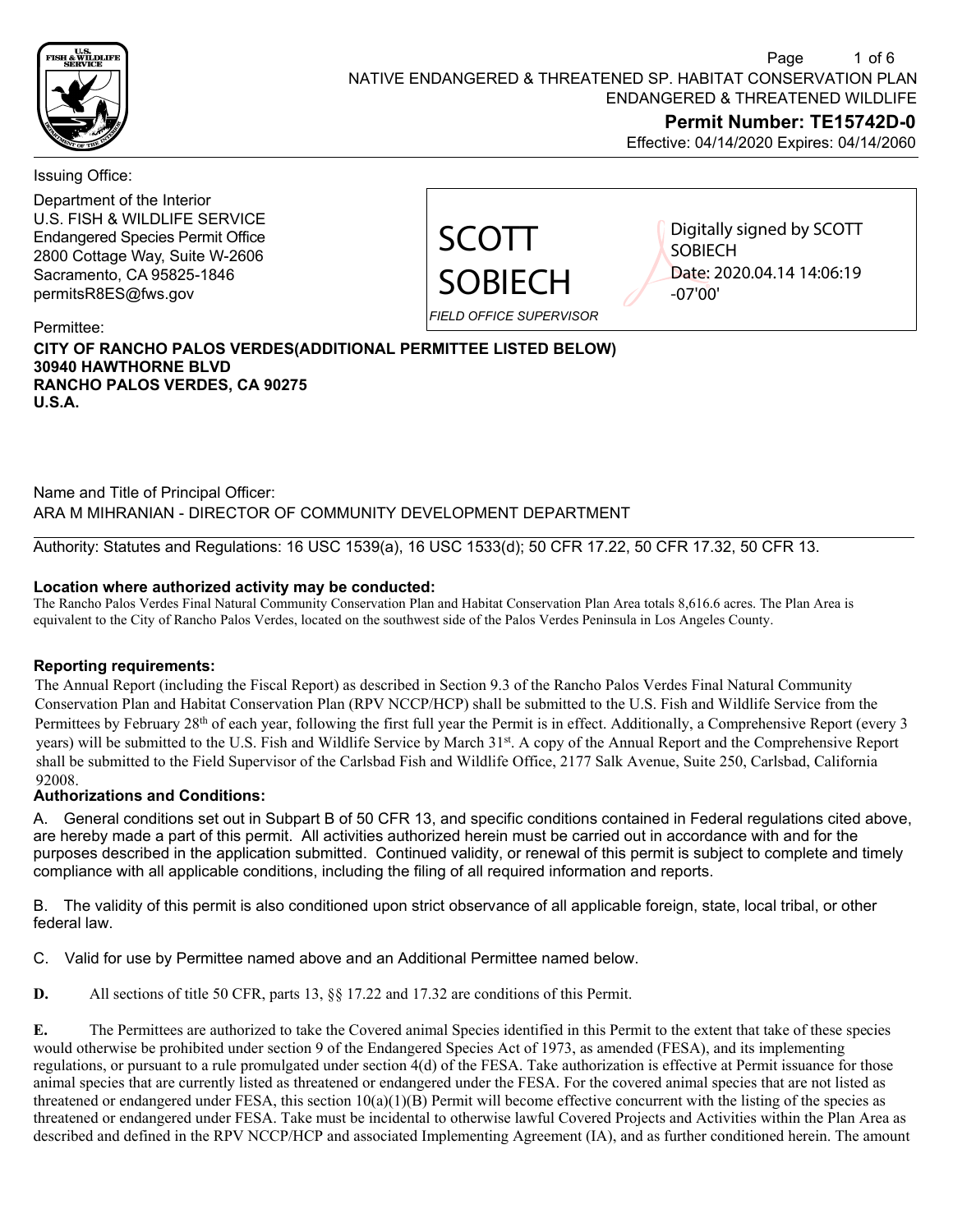

Effective: 04/14/2020 Expires: 04/14/2060

of habitat loss associated with each Covered Project and Activity is described in Tables 1A, 1B and 2 below.

**F.** The Permittees are authorized to take the federally endangered Palos Verdes blue butterfly (*Glaucopsyche lygdamus palosverdesensis*), federally endangered El Segundo blue butterfly (*Euphilotes battoides allyni*), the federally threatened coastal California gnatcatcher (*Polioptila californica californica*), and the NCCP Focal Species cactus wren (*Campylorhynchus brunneicapillus*) to the extent that take of these species would otherwise be prohibited under section 9 of the FESA, and its implementing regulations. Take must be incidental to otherwise lawful Covered Projects and Activities within the Plan Area as described and defined in the RPV NCCP/HCP. The amount and nature of the take is:

The Permitees propose the loss and modification of up to 159.8 acres of coastal sage scrub (CSS) habitat (including southern cactus scrub, saltbush scrub, and coastal bluff scrub). Of which, 60.3 acres are located within the Preserve, and up to 566.5 acres of grassland, including 148.3 in the Preserve in accordance with requirements, conditions, measures, and processes described in the RPV NCCP/HCP and associated IA, that will result in the incidental take of animal Covered Species (i.e., Palos Verdes blue butterfly, El Segundo blue butterfly, coastal California gnatcatcher, and cactus wren). Within the 60.3-acre limit of impacts to CSS within the Preserve, no more than 2 acres of southern cactus scrub, saltbush scrub, or coastal bluff scrub may be impacted. The incidental take of animal Covered Species will be authorized through this section  $10(a)(1)(B)$  Permit.

### **INCIDENTAL TAKE FROM COVERED PROJECTS AND ACTIVITIES**

This Permit authorizes harm due to habitat loss of El Segundo blue butterfly, Palos Verdes blue butterfly, coastal California gnatcatcher, and cactus wrens and death or injury of El Segundo blue butterfly and Palos Verdes blue butterfly due to incidental crushing of individuals, including eggs, larvae, and pupae, during habitat removal. The amount or extent of anticipated impacts to habitat for each animal Covered Species is identified below.

- **El Segundo blue butterfly**: Up to 6.8 acres of coastal bluff scrub, including 2.0 acres within the Preserve and 4.8 acres outside the Preserve;
- **Palos Verdes blue butterfly**: Up to 159.8 acres of CSS, including 60.3 acres within the Preserve and 99.5 acres outside the Preserve, and up to 566.5 acres of grassland, including 148.3 acres in the Preserve and 406.7 acres outside the Preserve;
- **Coastal California gnatcatcher**: Up to 159.8 acres of CSS, including 60.3 acres within the Preserve and 99.5 acres outside the Preserve;
- **Cactus wren**: Up to 159.8 acres of CSS, including 60.3 acres within the Preserve and 99.5 acres outside the Preserve.

#### **Amount or Extent of Take from Impacts to Occurrences and Individuals**

Take from Covered Projects and Activities, including habitat management, restoration, and recreation, species surveys, and research, as described in the RPV NCCP/HCP and the associated biological opinion (FWS-LA-09B0147-20F0351), is permitted. In addition to the limits on impacts based on vegetation community described above, the amount or extent of permitted take will be exceeded if:

- More than 5 percent of any El Segundo blue butterfly occurrence polygon known to exist at Permit issuance is impacted.
- More than 10 percent of any newly discovered El Segundo blue butterfly occurrence polygon is impacted.
- Palos Verdes blue butterfly hostplants within a 50-foot buffer around any Palos Verdes blue butterfly observation are removed prior to establishment of three populations in the Preserve.
- Palos Verdes blue butterfly habitat is impacted (e.g., trampled, broken, cut, etc.) within a 5-foot border around individual hostplants within that buffer.
- More than one Palos Verdes blue butterfly population is impacted in a given year.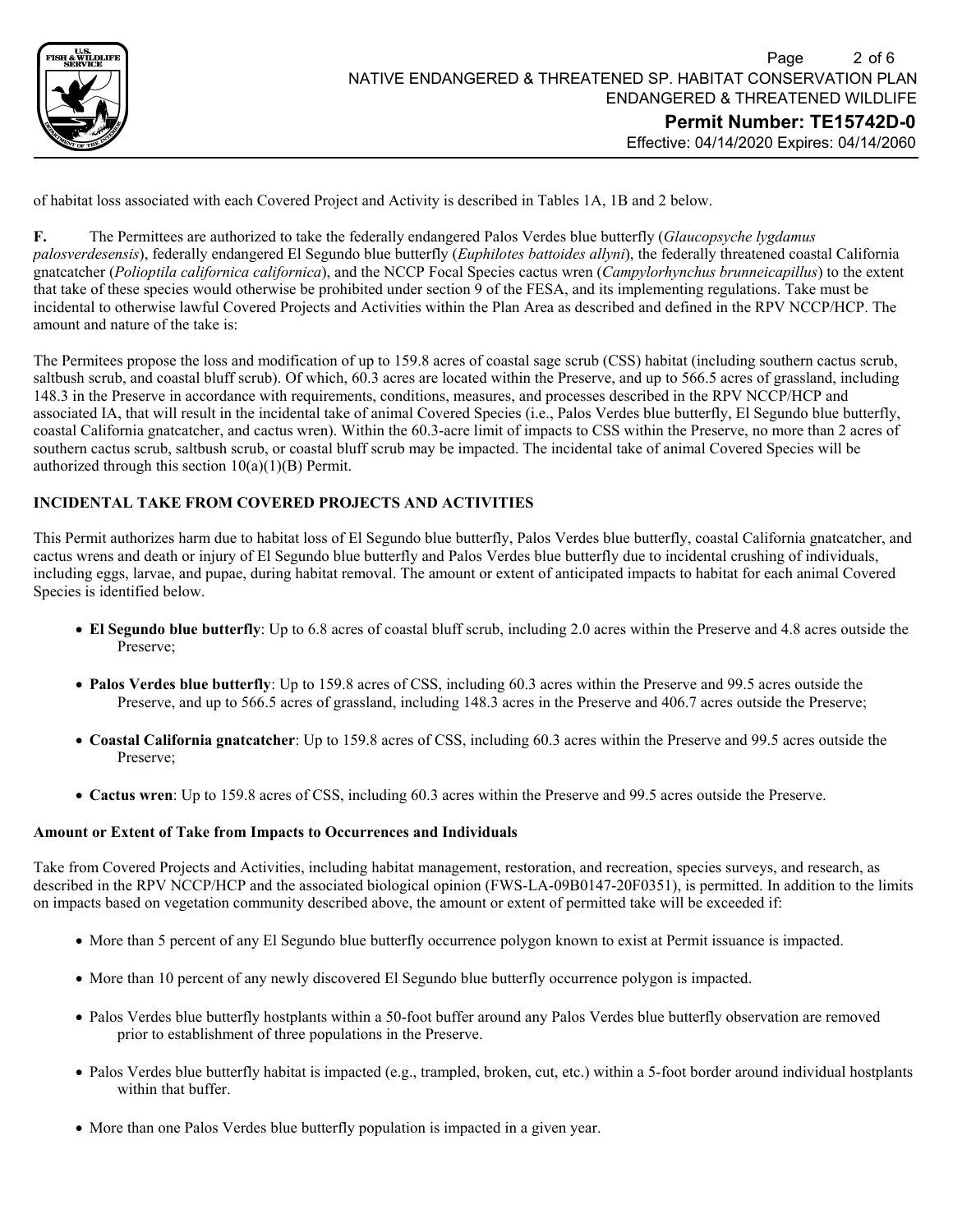

• More than 10 percent of any Palos Verdes blue butterfly population is impacted.

Further, the amount or extent of permitted impacts from species surveys and research in the Preserve will be exceeded if more than the following number of individuals are observed killed as a result of these activities:

- **Coastal California gnatcatcher and cactus wren:** 1 mortality for each species during capture by mist-netting; from sample collection (i.e., collection of blood or other biological samples); or from banding.
- **El Segundo blue butterfly and Palos Verdes blue butterfly:** 3 mortalities from sample collection (i.e., collection for genetic sampling).

**G.** Because incidental take of plants is not prohibited under FESA, incidental take cannot be authorized under this Permit. Plant species included in the Permit are named in recognition of the conservation benefits provided for such plants in the RPV NCCP/HCP and receive those assurances identified in the RPV NCCP/HCP. Impacts to Covered plant Species vary by individual species as described below. The Covered plant Species include:

- Aphanisma (*Aphanisma blitoides*) no more than 2 known populations will be impacted and enhancement, restoration, and creation will ensure no net loss of aphanisma within any population.
- South Coast Saltscale (*Atriplex pacifica*) no more than 1 known population will be impacted and enhancement, restoration, and creation will ensure no net loss of south coast saltscale within any population.
- Catalina Crossosoma (*Crossosoma californicum*) no more than 1 known population will be impacted and enhancement, restoration, and creation will ensure no net loss of Catalina crossosoma within any population.
- Island Green Dudleya (*Dudleya virens* ssp. *insularis*) no more than 0.25 acre of known island green dudleya habitat will be impacted, and no more than one population will be impacted within each individual reserve area.
- Santa Catalina Island Desert-thorn (*Lycium brevipes* var. *hassei*) no more than 1 known population will be impacted and enhancement, restoration, and creation will ensure no net loss of Santa Catalina Island desert-thorn within any population.
- Woolly Seablite (*Suaeda taxifolia*) no more than 0.25 acre of known occupied woolly seablite habitat will be impacted, and no more than one population will be impacted within each individual reserve area.
- **H.** The following conditions apply to birds:
	- This section  $10(a)(1)(B)$  Permit under the FESA also constitutes a Special Purpose Permit under 50 CFR § 21.27 for the take, as defined by 50 CFR §10.12, of those Covered Species that are listed as threatened or endangered under the FESA of 1973, as amended, and protected by the Migratory Bird Treaty Act.

**I.** Because the management and monitoring activities will extend in perpetuity (beyond the term of the 40-year Permit), the City of Rancho Palos Verdes and their Preserve Habitat Manager, PVPLC, are responsible for ensuring that the Preserve is conserved and managed in perpetuity. At the end of the 40-year Permit term, the endowment for management of the Preserve shall continue to be maintained in a non-wasting account by PVPLC as described in Section 8.0 of the RPV NCCP/HCP.

**J.** The Permittees shall contact the Field Supervisor, U.S. Fish and Wildlife Service, Carlsbad Fish and Wildlife Office, 2177 Salk Avenue, Suite 250, Carlsbad, California, 92008, Telephone: (760) 431-9440, immediately regarding any violations or potential violations of the FESA or any deviations from the RPV NCCP/HCP.

**K.** Within 1 working day of finding dead, injured, or sick endangered or threatened wildlife species, the Permittee or its designated agents must notify the U.S. Fish and Wildlife Service's Carlsbad Fish and Wildlife Office by telephone. Written notification to the Field Supervisor, Carlsbad Fish and Wildlife Office and the Division of Law Enforcement San Diego Field Office, 610 West Ash Street, Suite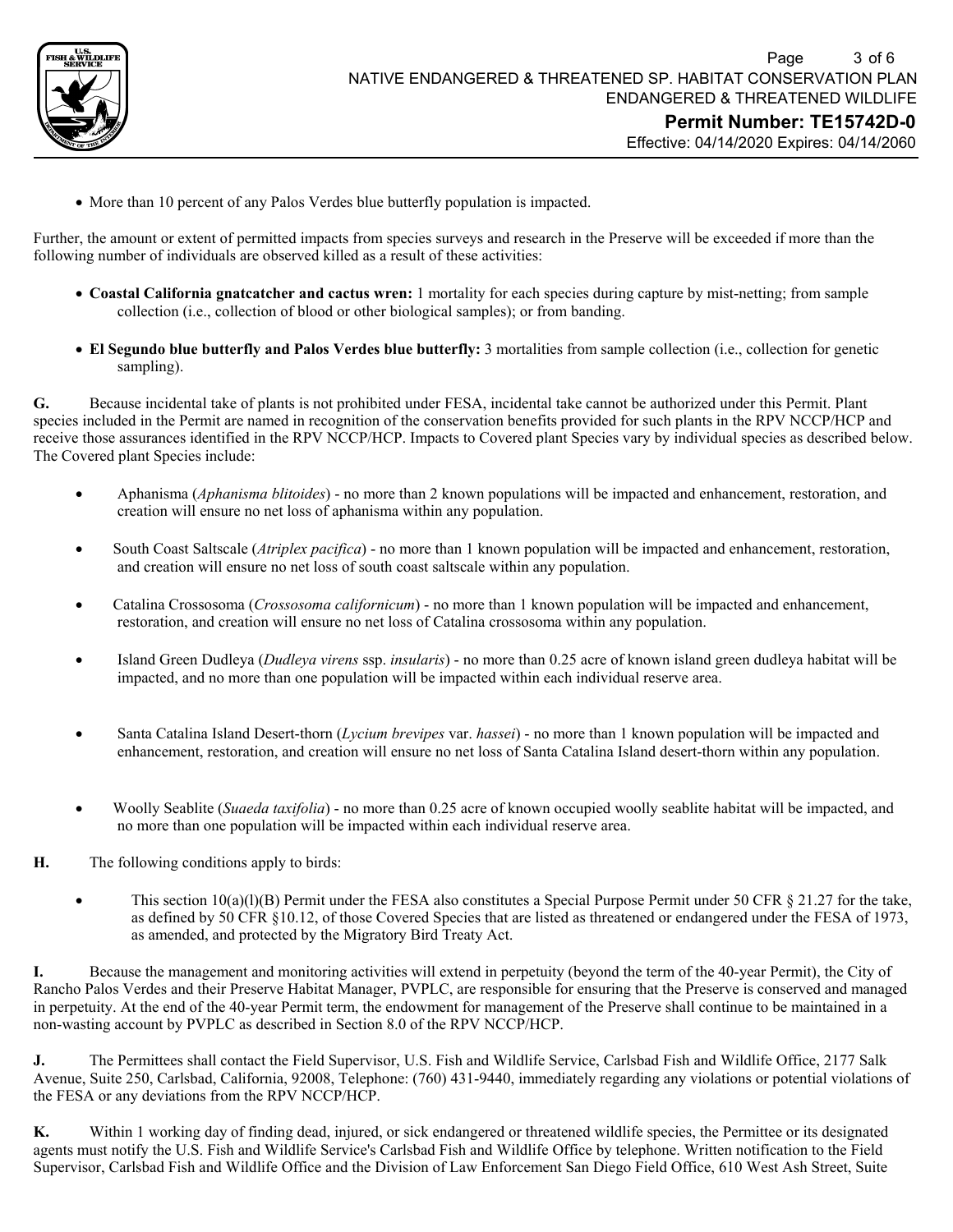

1103, San Diego, California 92101, must be made within 5 calendar days and must include the date, time, and location of the specimen, and any other pertinent information.

**L.** A copy of this Permit must be in the possession of the Permittees, their agents, or any third parties under their direct control, while conducting taking activities. Please refer to the Permit Number in all correspondence and reports concerning Permit activities. Any questions you may have about this Permit should be directed to the Field Supervisor, Carlsbad Fish and Wildlife Office, 2177 Salk Avenue, Suite 250, Carlsbad, California, 92008, Telephone: (760) 431-9440.

**M.** Authorization for any associated incidental take by the Permittees, or any third parties under their direct control shall be provided through this Permit. Where Covered Projects and Activities require formal section 7 consultation under the FESA, exemption for any associated incidental take by the applicable Federal agency(ies) shall be provided through future streamlined formal consultation, provided the Covered Projects and Activities are implemented consistent with the RPV NCCP/HCP.

**N.** For any survey, monitoring, management, or research activity on Covered Species that includes capture and handling of animals or collection of seed from plants or may otherwise result in death or injury of Covered Species, a project proposal, including measures to avoid and minimize potential effects to Covered Species, will be submitted to the U.S. Fish and Wildlife Service for review and approval prior to initiating the activity to ensure that the project will not negatively affect populations of the Covered Species and will result in a net benefit to the Covered Species.

| Covered City Projects and Activities             | Total Habitat Loss <sup>1</sup> | Loss In Preserve <sup>1</sup> | Loss Out Of Preserve <sup>1</sup> |
|--------------------------------------------------|---------------------------------|-------------------------------|-----------------------------------|
| 1. Altamira Canyon Drainage Project              | 2.5                             | $\theta$                      | 2.5                               |
| 2. Dewatering Wells                              | 2.5                             | 2.5                           | $\boldsymbol{0}$                  |
| 3. Landslide Abatement Measures                  | 5.0                             | 3.3                           | 1.7                               |
| 4. Misc. Drainage Repair in Landslide Areas      | 10.0                            | 6.6                           | 3.4                               |
| 5. PVDE Drainage Improvement Project             | 5.0                             | $\theta$                      | 5.0                               |
| 6. Miscellaneous Drainage Improvements           | 20.0                            | 6.6                           | 13.4                              |
| 7. Abalone Cove Beach Project                    | 1.0                             | 1.0                           | $\theta$                          |
| 8. RPV Trails Plan Implementation <sup>2</sup>   | 4.0                             | 2.0                           | 2.0                               |
| 9. Lower San Ramon Canyon Repair                 | 0.3                             | 0.3                           | $\theta$                          |
| 10. Lower Point Vicente                          | 1.5                             | 0.0                           | 1.5                               |
| 11. Palos Verdes Drive South Road Repair         | 5.0                             | 5.0                           | $\theta$                          |
| 12. Upper Point Vicente                          | 2.0                             | 1.0                           | 1.0                               |
| 13. Preserve Fuel Modification                   | 12.0                            | 12.0                          | $\theta$                          |
| 14. Utility Maintenance and Repair               | 10.0                            | 5.0                           | 5.0                               |
| 15. Unimproved City Park Projects                | 10.0                            | $\Omega$                      | 10.0                              |
| 16. Malaga Canyon Drainage Improvements          | 5.0                             | 5.0                           | $\theta$                          |
| 17. Other Miscellaneous City projects            | 20.0                            | 10.0                          | 10.0                              |
| <b>Total Acreage of Habitat Loss<sup>3</sup></b> | 115.8                           | 60.3                          | 55.5                              |

# **Table 1A. Total CSS Loss of Habitat by Covered City Projects and Activities**

 $1$  In acres.<br> $2$  Part of the PUMP, a Covered City Project (see Section 9.2 of the RPV NCCP/HCP)

<sup>3</sup> Total habitat loss (CSS and Grassland) is 419.2 acres, of which 208.6 acres (50 percent) would occur in the Preserve. Included in the CSS loss are losses associated with southern cactus scrub, saltbush scrub, and coastal bluff scrub which are expected to be minimal. No more than 5.0 acres of southern cactus scrub, 2.0 acres of coastal bluff scrub, and 2.0 acres of saltbush scrub could be lost within the Preserve associated with Covered City Projects and Activities.